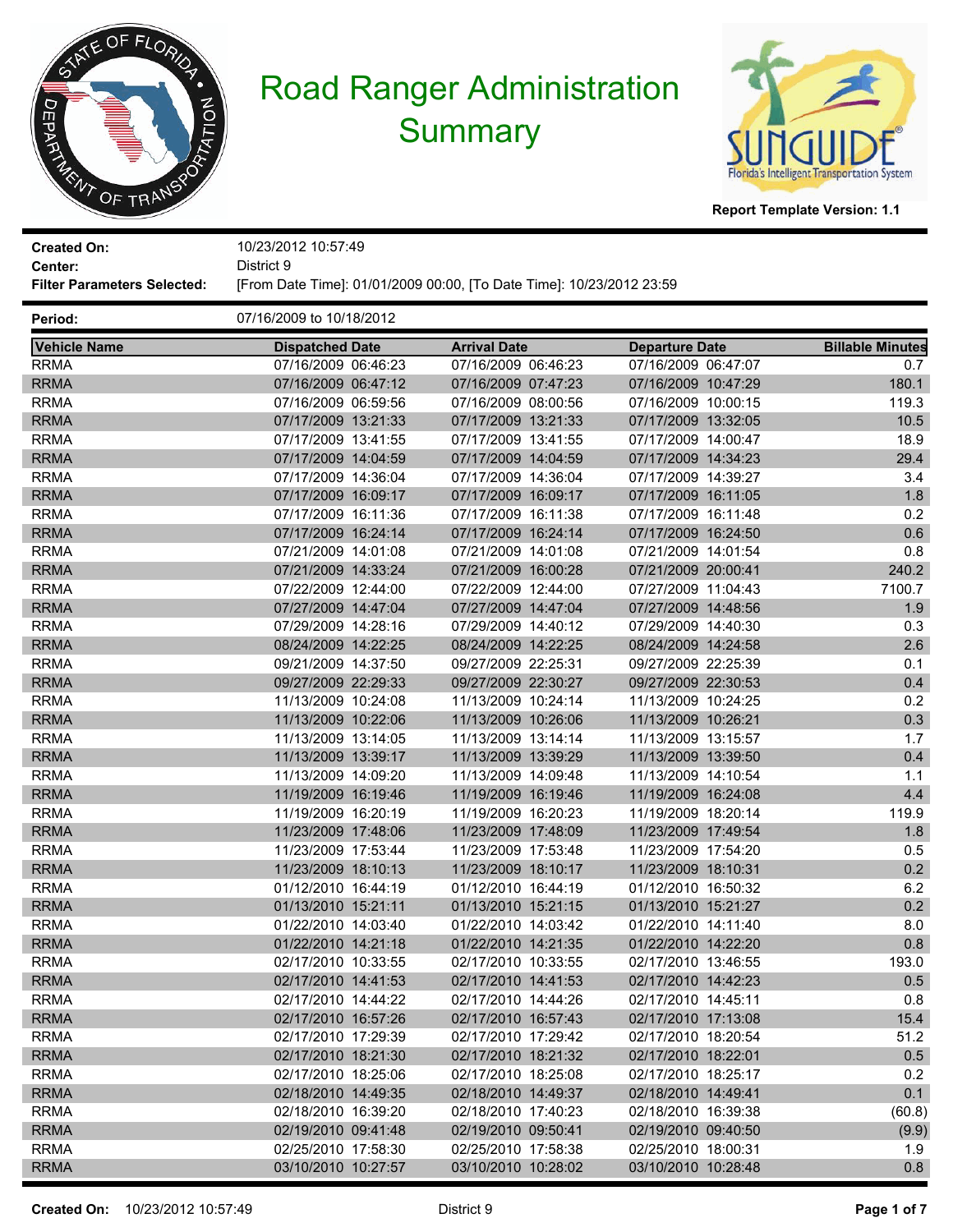



| <b>Vehicle Name</b> | <b>Dispatched Date</b> | <b>Arrival Date</b> |                     | <b>Departure Date</b> | <b>Billable Minutes</b> |
|---------------------|------------------------|---------------------|---------------------|-----------------------|-------------------------|
| <b>RRMA</b>         | 04/05/2010 17:26:05    |                     | 04/05/2010 17:25:08 | 04/05/2010 17:27:23   | 2.3                     |
| <b>RRMA</b>         | 04/15/2010 13:58:22    |                     | 04/15/2010 13:58:24 | 04/15/2010 13:58:34   | 0.2                     |
| <b>RRMA</b>         | 06/09/2010 16:27:39    |                     | 06/09/2010 16:27:43 | 06/09/2010 16:28:25   | 0.7                     |
| <b>RRMA</b>         | 06/10/2010 10:50:32    |                     | 06/10/2010 10:51:13 | 06/10/2010 11:01:29   | 10.3                    |
| <b>RRMA</b>         | 06/15/2010 14:37:14    |                     | 06/15/2010 14:38:22 | 06/15/2010 14:39:18   | 0.9                     |
| <b>RRMA</b>         | 06/16/2010 16:12:32    |                     | 06/16/2010 16:12:46 | 06/16/2010 16:13:10   | 0.4                     |
| <b>RRMA</b>         | 06/23/2010 14:01:30    |                     | 06/23/2010 14:02:17 | 06/23/2010 14:06:18   | 4.0                     |
| <b>RRMA</b>         | 06/23/2010 14:12:49    |                     | 06/23/2010 14:13:39 | 07/21/2010 14:49:39   | 40356.0                 |
| <b>RRMA</b>         | 07/23/2010 14:29:05    |                     | 07/23/2010 14:29:14 | 07/23/2010 14:32:33   | 3.3                     |
| <b>RRMA</b>         | 07/27/2010 11:17:50    |                     | 07/27/2010 11:22:57 | 07/27/2010 11:23:09   | 0.2                     |
| <b>RRMA</b>         | 07/27/2010 15:59:21    |                     | 07/27/2010 16:01:38 | 07/27/2010 16:01:48   | 0.2                     |
| <b>RRMA</b>         | 08/26/2010 13:02:25    |                     | 08/26/2010 13:02:25 | 08/31/2010 08:21:16   | 6918.9                  |
| <b>RRMA</b>         | 08/31/2010 08:20:22    |                     | 08/31/2010 08:21:25 | 08/31/2010 08:21:56   | 0.5                     |
| <b>RRMA</b>         | 08/31/2010 13:53:23    |                     | 08/31/2010 13:53:28 | 08/31/2010 13:59:00   | $5.5\,$                 |
| <b>RRMA</b>         | 08/31/2010 14:01:57    |                     | 08/31/2010 14:01:57 | 08/31/2010 14:35:42   | 33.8                    |
| <b>RRMA</b>         | 09/02/2010 08:13:05    |                     | 09/02/2010 08:13:49 | 09/02/2010 08:14:08   | 0.3                     |
| <b>RRMA</b>         | 09/02/2010 15:22:31    |                     | 09/02/2010 15:22:35 | 09/02/2010 15:22:53   | 0.3                     |
| <b>RRMA</b>         | 09/17/2010 10:12:04    |                     | 09/17/2010 10:12:04 | 09/17/2010 10:19:25   | 7.4                     |
| <b>RRMA</b>         | 09/17/2010 10:25:24    |                     | 09/17/2010 10:25:24 | 09/17/2010 10:28:23   | 3.0                     |
| <b>RRMA</b>         | 09/22/2010 13:43:55    |                     | 09/22/2010 13:43:55 | 10/08/2010 14:49:28   | 23105.6                 |
| <b>RRMA</b>         | 10/08/2010 14:50:13    |                     | 10/08/2010 14:50:16 | 11/18/2010 11:01:36   | 58811.3                 |
| <b>RRMA</b>         | 11/16/2010 11:09:24    |                     | 11/18/2010 13:12:43 | 11/18/2010 13:14:17   | 1.6                     |
| <b>RRMA</b>         | 11/18/2010 13:13:15    |                     | 11/18/2010 13:14:54 | 11/18/2010 13:15:31   | 0.6                     |
| <b>RRMA</b>         | 09/23/2010 09:24:04    |                     | 11/29/2010 16:36:55 | 11/29/2010 16:37:38   | 0.7                     |
| <b>RRMA</b>         | 11/29/2010 16:37:54    |                     | 11/29/2010 16:37:58 | 11/29/2010 16:38:54   | 0.9                     |
| <b>RRMA</b>         | 11/29/2010 16:42:18    |                     | 11/29/2010 16:42:27 | 11/29/2010 16:42:58   | 0.5                     |
| <b>RRMA</b>         | 11/30/2010 15:17:31    |                     | 11/30/2010 15:17:31 | 11/30/2010 16:09:00   | 51.5                    |
| <b>RRMA</b>         | 12/02/2010 14:04:01    |                     | 12/02/2010 14:04:01 | 12/02/2010 18:06:13   | 242.2                   |
| <b>RRMA</b>         | 12/02/2010 15:18:24    |                     | 12/03/2010 08:02:36 | 12/03/2010 08:02:44   | 0.1                     |
| <b>RRMA</b>         | 12/16/2010 14:25:32    |                     | 12/16/2010 14:28:42 | 12/16/2010 14:28:50   | 0.1                     |
| <b>RRMA</b>         | 12/17/2010 13:25:22    |                     | 12/17/2010 13:25:27 | 12/17/2010 13:25:32   | 0.1                     |
| <b>RRMA</b>         | 12/17/2010 13:41:40    |                     | 12/17/2010 13:41:40 | 03/02/2011 10:40:59   | 107819.3                |
| <b>RRMA</b>         | 03/18/2011 13:21:42    |                     | 03/18/2011 13:21:42 | 03/22/2011 11:22:18   | 5640.6                  |
| <b>RRMA</b>         | 04/13/2011 09:31:43    |                     | 04/13/2011 09:31:43 | 04/13/2011 09:32:41   | 1.0                     |
| <b>RRMA</b>         | 04/14/2011 09:23:54    |                     | 04/14/2011 09:23:54 | 04/14/2011 09:43:22   | 19.5                    |
| <b>RRMA</b>         | 04/14/2011 09:45:39    |                     | 04/14/2011 09:45:39 | 04/14/2011 11:05:32   | 79.9                    |
| <b>RRMA</b>         | 04/14/2011 10:55:52    |                     | 04/14/2011 11:06:06 | 10/26/2011 10:06:11   | 280740.1                |
| <b>RRMA</b>         | 01/09/2012 15:34:24    |                     | 01/09/2012 15:34:28 | 01/09/2012 15:34:35   | 0.1                     |
| <b>RRMA</b>         | 04/13/2012 10:51:36    |                     | 04/13/2012 10:51:39 | 04/17/2012 08:29:11   | 5617.5                  |
| <b>RRMA</b>         | 12/02/2010 15:20:08    |                     |                     |                       | 0.0                     |
| <b>RRMA</b>         | 07/29/2009 15:06:35    |                     |                     | 09/21/2009 13:25:17   | 0.0                     |
| <b>RRMA</b>         | 09/21/2009 14:01:13    |                     |                     | 09/27/2009 22:25:20   | 0.0                     |
| <b>RRMA</b>         | 06/16/2010 16:10:45    |                     |                     |                       | 0.0                     |
| <b>RRMA</b>         | 07/21/2010 17:52:26    |                     |                     |                       | 0.0                     |
| <b>RRMA</b>         | 12/15/2010 15:08:15    |                     |                     |                       | 0.0                     |
| <b>RRMA</b>         | 03/02/2011 10:52:34    |                     |                     |                       | 0.0                     |
| <b>RRMA</b>         | 09/27/2009 22:31:08    |                     |                     | 11/13/2009 10:23:37   | 0.0                     |
| <b>RRMA</b>         | 09/21/2009 14:08:03    |                     |                     |                       | 0.0                     |
| <b>RRMA</b>         | 02/23/2011 11:10:17    |                     |                     |                       | 0.0                     |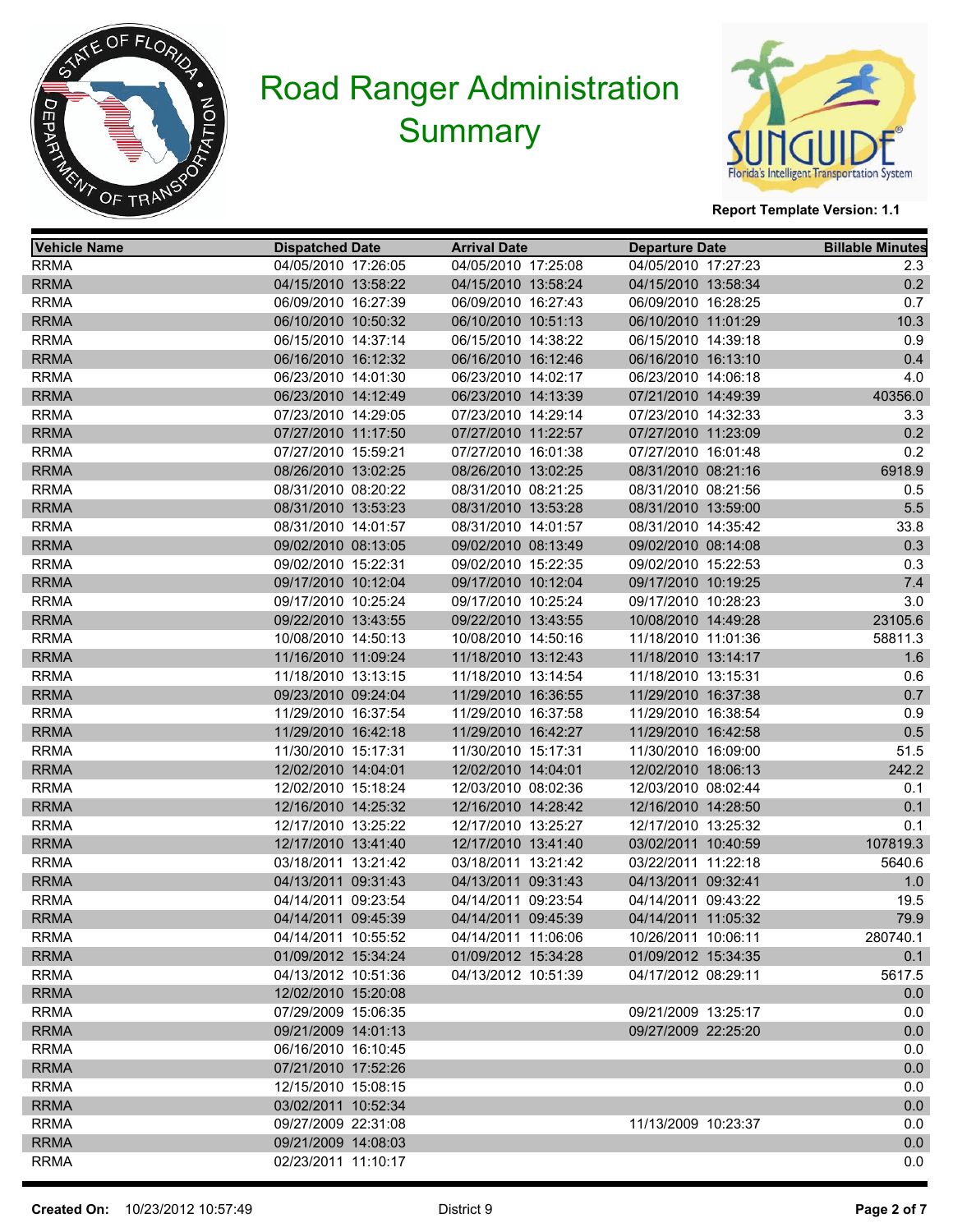



| <b>Vehicle Name</b> | <b>Dispatched Date</b> | <b>Arrival Date</b> | <b>Departure Date</b> | <b>Billable Minutes</b> |
|---------------------|------------------------|---------------------|-----------------------|-------------------------|
| <b>RRMA</b>         | 09/27/2009 22:52:28    |                     | 10/20/2009 13:36:27   | 0.0                     |
| <b>RRMA</b>         | 02/17/2011 14:27:16    |                     |                       | 0.0                     |
| <b>RRMA</b>         | 03/02/2011 10:59:28    |                     |                       | $0.0\,$                 |
| <b>RRMA</b>         | 11/13/2009 10:11:24    |                     |                       | 0.0                     |
| <b>RRMA</b>         | 11/13/2009 10:11:53    |                     |                       | $0.0\,$                 |
| <b>RRMA</b>         | 11/13/2009 10:15:17    |                     |                       | 0.0                     |
| <b>RRMA</b>         | 10/08/2010 14:43:27    |                     |                       | 0.0                     |
| <b>RRMA</b>         | 11/13/2009 09:59:36    |                     |                       | 0.0                     |
| <b>RRMA</b>         | 11/13/2009 10:11:37    |                     |                       | $0.0\,$                 |
| <b>RRMA</b>         | 11/13/2009 10:12:33    |                     |                       | 0.0                     |
| <b>RRMA</b>         | 09/27/2009 22:45:51    |                     | 11/13/2009 10:08:56   | $0.0\,$                 |
| <b>RRMA</b>         | 06/04/2010 08:15:30    |                     |                       | 0.0                     |
| <b>RRMA</b>         | 11/13/2009 10:11:48    |                     |                       | 0.0                     |
| <b>RRMA</b>         | 11/13/2009 10:10:11    |                     |                       | 0.0                     |
| <b>RRMA</b>         | 02/24/2011 09:38:30    |                     |                       | $0.0\,$                 |
| <b>RRMA</b>         | 06/16/2011 16:17:01    |                     |                       | 0.0                     |
| <b>RRMA</b>         | 06/04/2010 08:12:07    |                     |                       | 0.0                     |
| <b>RRMA</b>         | 02/17/2010 13:42:52    |                     |                       | 0.0                     |
| <b>RRMA</b>         | 10/20/2009 13:35:38    |                     |                       | $0.0\,$                 |
| <b>RRMA</b>         | 11/13/2009 09:40:29    |                     |                       | 0.0                     |
| <b>RRMA</b>         | 09/27/2009 22:40:34    |                     | 11/13/2009 10:15:07   | $0.0\,$                 |
| <b>RRMA</b>         | 09/29/2010 09:50:15    |                     |                       | 0.0                     |
| <b>RRMA</b>         | 07/21/2010 17:50:14    |                     |                       | 0.0                     |
| <b>RRMA</b>         | 03/02/2011 10:59:07    |                     |                       | 0.0                     |
| <b>RRMA</b>         | 11/13/2009 10:11:08    |                     |                       | $0.0\,$                 |
| <b>RRMA</b>         | 11/13/2009 10:12:14    |                     |                       | 0.0                     |
| <b>RRMA</b>         | 11/13/2009 10:12:21    |                     |                       | 0.0                     |
| <b>RRMA</b>         | 01/12/2010 15:01:39    |                     |                       | 0.0                     |
| <b>RRMA</b>         | 11/09/2010 13:59:15    |                     |                       | 0.0                     |
| Sim                 | 08/24/2009 13:50:16    | 08/24/2009 13:54:20 | 08/24/2009 13:56:29   | 2.2                     |
| Sim                 | 08/24/2009 14:28:40    | 08/24/2009 14:30:30 | 08/24/2009 14:31:09   | 0.7                     |
| Sim                 | 08/31/2009 13:37:15    | 08/31/2009 13:37:15 | 08/31/2009 13:43:15   | 6.0                     |
| Sim                 | 09/14/2009 16:10:23    | 09/14/2009 16:10:27 | 09/14/2009 16:13:35   | 3.1                     |
| Sim                 | 10/20/2009 13:37:27    | 10/20/2009 13:37:50 | 10/20/2009 13:38:32   | 0.7                     |
| Sim                 | 10/20/2009 15:02:59    | 10/20/2009 15:02:59 | 10/20/2009 15:03:45   | 0.8                     |
| Sim                 | 11/13/2009 10:08:54    | 11/13/2009 10:09:15 | 11/13/2009 10:09:27   | 0.2                     |
| Sim                 | 11/13/2009 10:10:24    | 11/13/2009 10:10:38 | 11/13/2009 10:10:50   | 0.2                     |
| Sim                 | 11/13/2009 10:16:15    | 11/13/2009 10:16:32 | 11/13/2009 10:16:46   | 0.2                     |
| Sim                 | 11/13/2009 14:10:47    | 11/13/2009 14:11:34 | 11/13/2009 14:11:46   | 0.2                     |
| Sim                 | 01/12/2010 15:00:32    | 01/12/2010 15:00:40 | 01/12/2010 15:01:00   | 0.3                     |
| Sim                 | 01/12/2010 16:47:47    | 01/12/2010 16:50:35 | 01/12/2010 16:53:51   | 3.3                     |
| Sim                 | 01/22/2010 14:04:04    | 01/22/2010 14:04:11 | 01/22/2010 14:11:54   | 7.7                     |
| Sim                 | 02/10/2010 10:26:46    | 02/10/2010 10:26:46 | 02/17/2010 13:44:15   | 10277.5                 |
| Sim                 | 02/17/2010 16:57:31    | 02/17/2010 16:57:53 | 02/17/2010 17:24:21   | 26.5                    |
| Sim                 | 02/19/2010 09:44:39    | 02/19/2010 09:44:41 | 02/25/2010 17:59:07   | 9134.4                  |
| Sim                 | 02/25/2010 17:58:36    | 02/25/2010 17:59:11 | 02/25/2010 17:59:40   | 0.5                     |
| Sim                 | 04/05/2010 06:41:48    | 04/05/2010 06:41:48 | 04/05/2010 06:43:10   | 1.4                     |
| Sim                 | 06/01/2010 11:42:46    | 06/01/2010 11:42:58 | 06/01/2010 11:43:22   | 0.4                     |
| Sim                 | 06/01/2010 16:54:14    | 06/01/2010 16:56:08 | 06/01/2010 16:58:31   | 2.4                     |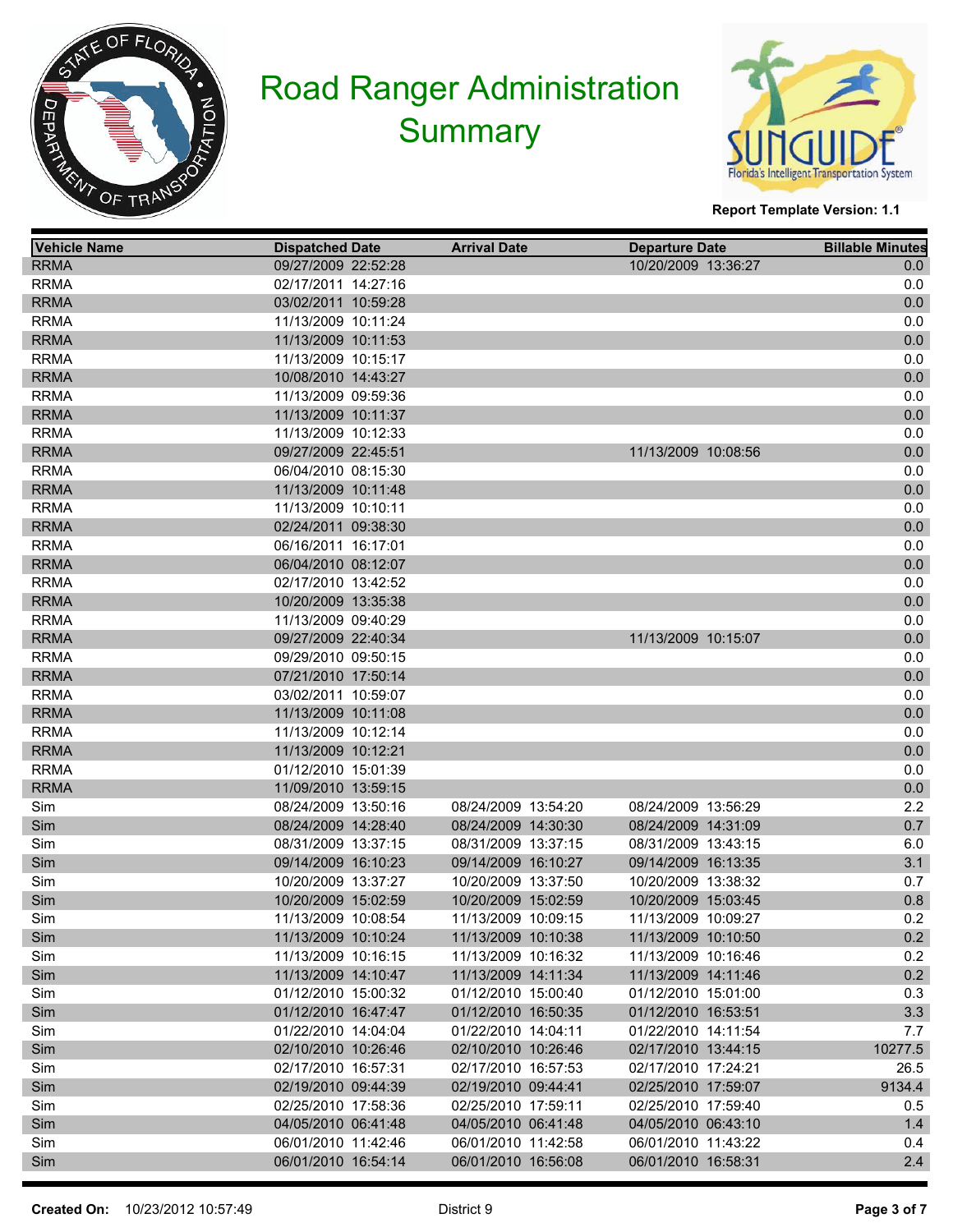



| <b>Vehicle Name</b> | <b>Dispatched Date</b> | <b>Arrival Date</b> | <b>Departure Date</b> | <b>Billable Minutes</b> |
|---------------------|------------------------|---------------------|-----------------------|-------------------------|
| Sim                 | 06/01/2010 16:59:51    | 06/01/2010 17:00:32 | 06/09/2010 11:48:21   | 11207.8                 |
| Sim                 | 06/17/2010 16:26:17    | 06/17/2010 16:29:09 | 06/17/2010 16:33:29   | 4.3                     |
| Sim                 | 06/17/2010 16:35:04    | 06/17/2010 16:35:13 | 06/17/2010 16:37:09   | 1.9                     |
| Sim                 | 06/23/2010 14:02:21    | 06/23/2010 14:02:33 | 06/23/2010 14:19:08   | 16.6                    |
| Sim                 | 07/22/2010 16:36:21    | 07/22/2010 16:36:26 | 07/22/2010 16:36:37   | 0.2                     |
| Sim                 | 07/29/2010 17:46:21    | 08/31/2010 08:31:31 | 08/31/2010 08:31:39   | 0.1                     |
| Sim                 | 08/18/2010 09:36:16    | 08/31/2010 08:32:55 | 08/31/2010 08:33:02   | 0.1                     |
| Sim                 | 08/26/2010 10:27:19    | 08/31/2010 08:42:59 | 08/31/2010 08:43:06   | 0.1                     |
| Sim                 | 08/31/2010 14:02:43    | 08/31/2010 14:02:53 | 08/31/2010 14:39:23   | 36.5                    |
| Sim                 | 09/23/2010 09:11:52    | 09/23/2010 09:11:52 | 09/23/2010 09:25:25   | 13.6                    |
| Sim                 | 09/29/2010 09:48:31    | 09/29/2010 09:48:31 | 09/29/2010 09:50:49   | 2.3                     |
| Sim                 | 09/29/2010 09:51:35    | 09/29/2010 09:51:38 | 09/29/2010 09:52:32   | 0.9                     |
| Sim                 | 09/30/2010 15:06:01    | 09/30/2010 15:06:01 | 10/08/2010 15:22:03   | 11536.0                 |
| Sim                 | 10/18/2010 09:53:08    | 10/18/2010 09:53:08 | 11/09/2010 14:40:21   | 31967.2                 |
| Sim                 | 11/11/2010 08:20:26    | 11/11/2010 08:20:26 | 11/18/2010 13:13:19   | 10372.9                 |
| Sim                 | 11/18/2010 13:12:41    | 11/18/2010 13:13:55 | 11/18/2010 13:14:41   | 0.8                     |
| Sim                 | 11/18/2010 13:13:34    | 11/18/2010 13:14:58 | 11/18/2010 13:15:36   | 0.6                     |
| Sim                 | 11/29/2010 16:36:50    | 11/29/2010 16:37:36 | 11/29/2010 16:38:21   | $0.8\,$                 |
| Sim                 | 11/29/2010 16:38:27    | 11/29/2010 16:38:38 | 11/29/2010 16:39:06   | 0.5                     |
| Sim                 | 11/09/2010 13:59:29    | 11/29/2010 16:40:22 | 11/29/2010 16:40:43   | 0.4                     |
| Sim                 | 11/18/2010 11:01:30    | 11/29/2010 16:42:11 | 11/29/2010 16:42:45   | 0.6                     |
| Sim                 | 11/18/2010 13:33:53    | 11/29/2010 16:50:00 | 11/29/2010 16:50:08   | 0.1                     |
| Sim                 | 11/30/2010 13:01:43    | 11/30/2010 13:01:46 | 11/30/2010 13:01:51   | 0.1                     |
| Sim                 | 01/24/2011 08:53:38    | 01/24/2011 08:53:38 | 01/24/2011 08:54:43   | 1.1                     |
| Sim                 | 02/17/2011 14:27:27    | 02/17/2011 14:27:30 | 02/17/2011 14:27:41   | 0.2                     |
| Sim                 | 02/23/2011 16:24:31    | 02/23/2011 16:24:31 | 02/24/2011 14:47:06   | 1342.6                  |
| Sim                 | 02/24/2011 16:40:11    | 02/24/2011 16:40:11 | 03/02/2011 10:36:14   | 8276.1                  |
| Sim                 | 03/04/2011 15:19:21    | 03/04/2011 15:19:26 | 03/15/2011 09:10:40   | 15471.2                 |
| Sim                 | 03/28/2011 11:07:31    | 03/28/2011 11:07:39 | 03/28/2011 11:07:51   | 0.2                     |
| Sim                 | 04/13/2011 15:26:31    | 04/13/2011 15:26:34 | 04/14/2011 09:42:52   | 1096.3                  |
| Sim                 | 06/21/2011 11:58:39    | 06/21/2011 11:58:46 | 07/26/2011 10:42:39   | 50323.9                 |
| Sim                 | 07/26/2011 14:55:03    | 07/26/2011 14:55:03 | 10/26/2011 10:07:41   | 132192.6                |
| Sim                 | 10/26/2011 17:01:00    |                     | 10/26/2011 17:01:54   | 0.0                     |
| Sim                 | 07/29/2010 17:58:26    |                     |                       | 0.0                     |
| Sim                 | 07/29/2010 18:02:16    |                     |                       | 0.0                     |
| Sim                 | 07/21/2010 18:21:24    |                     |                       | 0.0                     |
| Sim                 | 11/19/2010 15:02:43    |                     |                       | 0.0                     |
| Sim                 | 11/30/2010 11:50:07    |                     | 11/30/2010 12:00:10   | $0.0\,$                 |
| Sim                 | 11/30/2010 14:13:37    |                     |                       | 0.0                     |
| Sim                 | 11/30/2010 14:19:01    |                     |                       | $0.0\,$                 |
| Sim                 | 01/12/2010 16:47:22    |                     |                       | 0.0                     |
| Sim                 | 07/30/2010 11:34:03    |                     |                       | 0.0                     |
| Sim                 | 08/11/2010 15:10:18    |                     | 08/31/2010 08:21:45   | 0.0                     |
| Sim                 | 04/17/2012 08:29:03    |                     |                       | 0.0                     |
| Sim                 | 11/19/2010 14:59:40    |                     |                       | 0.0                     |
| Sim                 | 12/02/2010 10:23:40    |                     |                       | 0.0                     |
| Sim                 | 02/23/2011 11:10:42    |                     |                       | 0.0                     |
| Sim                 | 07/21/2010 17:46:02    |                     |                       | 0.0                     |
| Sim                 | 06/23/2010 14:12:31    |                     |                       | 0.0                     |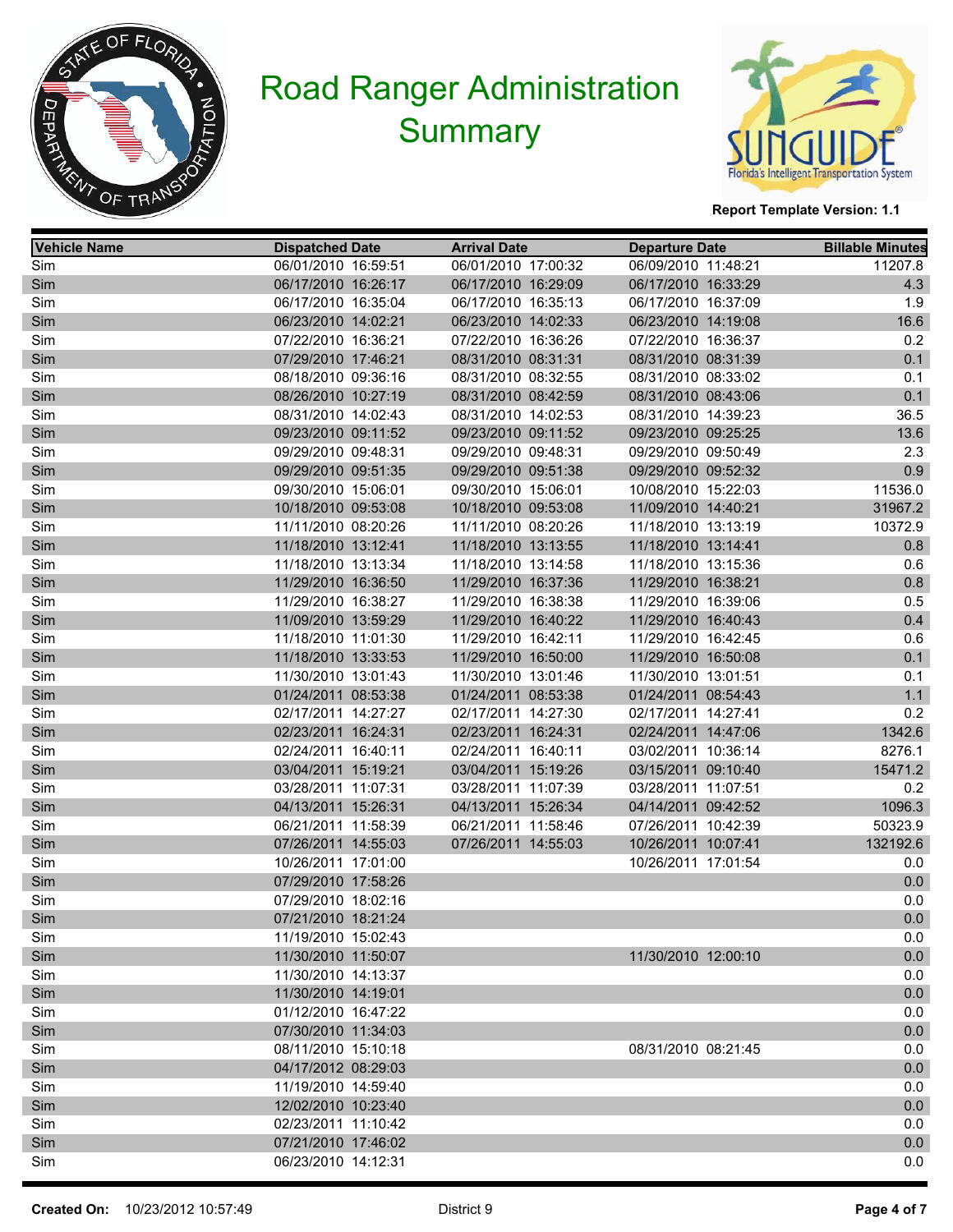



| <b>Vehicle Name</b> | <b>Dispatched Date</b> | <b>Arrival Date</b> | <b>Departure Date</b> | <b>Billable Minutes</b> |
|---------------------|------------------------|---------------------|-----------------------|-------------------------|
| Sim                 | 11/19/2010 15:04:31    |                     |                       | 0.0                     |
| Sim                 | 11/19/2010 15:06:15    |                     |                       | 0.0                     |
| Sim                 | 11/30/2010 14:19:48    |                     |                       | $0.0\,$                 |
| Sim                 | 12/02/2010 10:21:13    |                     |                       | 0.0                     |
| Sim                 | 11/18/2010 16:08:56    |                     |                       | $0.0\,$                 |
| Sim                 | 10/08/2010 15:25:57    |                     |                       | 0.0                     |
| Sim                 | 11/30/2010 11:48:15    |                     |                       | $0.0\,$                 |
| Sim                 | 11/30/2010 11:49:24    |                     |                       | 0.0                     |
| Sim                 | 12/02/2010 10:23:22    |                     |                       | $0.0\,$                 |
| Sim                 | 12/02/2010 10:20:50    |                     |                       | 0.0                     |
| Sim                 | 04/14/2011 09:26:34    |                     |                       | $0.0\,$                 |
| Sim                 | 11/18/2010 16:08:24    |                     |                       | 0.0                     |
| Sim                 | 11/13/2009 10:12:08    |                     |                       | $0.0\,$                 |
| Sim                 | 07/29/2010 18:00:59    |                     |                       | 0.0                     |
| Sim                 | 07/30/2010 13:30:13    |                     |                       | $0.0\,$                 |
| Sim                 | 10/08/2010 14:43:45    |                     |                       | 0.0                     |
| Sim                 | 11/23/2010 14:10:23    |                     | 11/29/2010 16:37:15   | $0.0\,$                 |
| Sim                 | 11/19/2010 15:04:53    |                     |                       | 0.0                     |
| Sim                 | 11/30/2010 11:43:07    |                     |                       | $0.0\,$                 |
| Sim                 | 11/30/2010 14:20:08    |                     |                       | 0.0                     |
| Sim                 | 12/02/2010 10:22:17    |                     |                       | $0.0\,$                 |
| Sim                 | 11/30/2010 11:03:13    |                     |                       | 0.0                     |
| Sim                 | 12/02/2010 10:19:38    |                     |                       | $0.0\,$                 |
| Sim                 | 12/02/2010 10:20:09    |                     |                       | 0.0                     |
| Sim                 | 12/02/2010 10:20:29    |                     |                       | $0.0\,$                 |
| Sim                 | 11/18/2010 15:49:43    |                     |                       | 0.0                     |
| Sim                 | 07/29/2010 18:04:08    |                     |                       | $0.0\,$                 |
| Sim                 | 11/19/2010 15:04:11    |                     |                       | 0.0                     |
| Sim                 | 11/19/2010 15:05:38    |                     |                       | $0.0\,$                 |
| Sim                 | 11/30/2010 13:07:32    |                     |                       | 0.0                     |
| Sim                 | 12/02/2010 10:15:38    |                     |                       | $0.0\,$                 |
| Sim                 | 11/18/2010 16:07:56    |                     |                       | 0.0                     |
| Sim                 | 11/13/2009 10:03:31    |                     |                       | $0.0\,$                 |
| Sim                 | 11/13/2009 10:08:04    |                     |                       | 0.0                     |
| Sim                 | 11/13/2009 10:21:48    |                     |                       | 0.0                     |
| Sim                 | 05/29/2010 13:29:47    |                     |                       | 0.0                     |
| Sim                 | 07/21/2010 17:11:49    |                     |                       | 0.0                     |
| Sim                 | 11/19/2010 15:02:07    |                     |                       | 0.0                     |
| Sim                 | 11/19/2010 15:03:32    |                     |                       | $0.0\,$                 |
| Sim                 | 11/19/2010 15:05:57    |                     |                       | 0.0                     |
| Sim                 | 12/02/2010 10:21:55    |                     |                       | $0.0\,$                 |
| Sim                 | 12/02/2010 10:22:58    |                     |                       | 0.0                     |
| Sim                 | 11/30/2010 14:18:08    |                     |                       | $0.0\,$                 |
| Sim                 | 03/02/2011 10:40:49    |                     |                       | 0.0                     |
| Sim                 | 10/26/2011 17:07:34    |                     | 10/26/2011 17:11:31   | $0.0\,$                 |
| Sim                 | 11/18/2010 15:44:17    |                     |                       | 0.0                     |
| Sim                 | 07/29/2010 14:54:40    |                     |                       | $0.0\,$                 |
| Sim                 | 07/29/2010 17:43:02    |                     |                       | 0.0                     |
| Sim                 | 04/13/2012 10:51:57    |                     |                       | $0.0\,$                 |
|                     |                        |                     |                       |                         |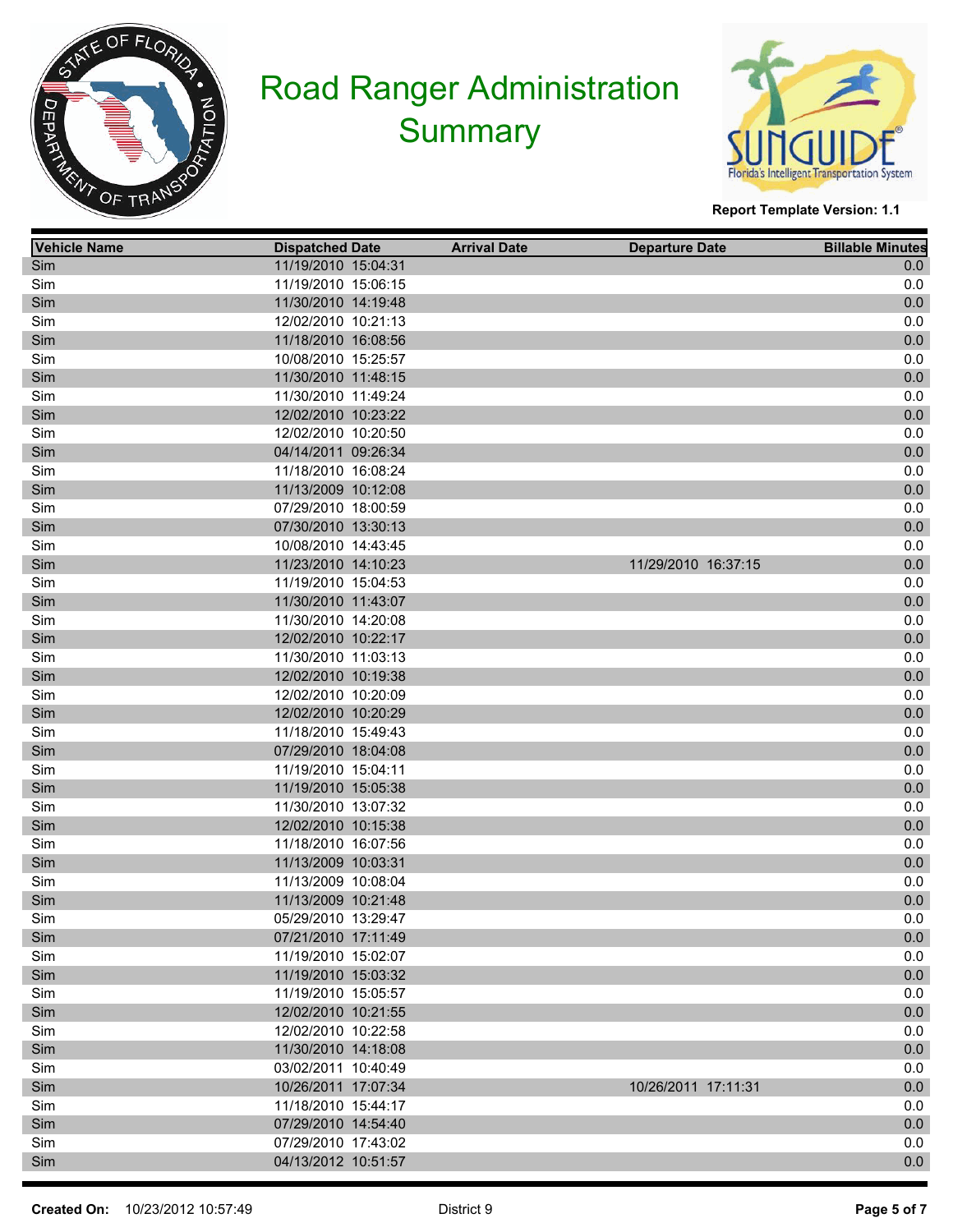



| <b>Vehicle Name</b>      | <b>Dispatched Date</b> | <b>Arrival Date</b> | <b>Departure Date</b> | <b>Billable Minutes</b> |
|--------------------------|------------------------|---------------------|-----------------------|-------------------------|
| Sim                      | 11/18/2010 13:34:57    |                     | 11/18/2010 14:29:49   | 0.0                     |
| Sim                      | 11/30/2010 13:12:48    |                     |                       | 0.0                     |
| Sim                      | 12/02/2010 10:22:37    |                     |                       | 0.0                     |
| Sim                      | 03/28/2011 10:27:34    |                     |                       | 0.0                     |
| <b>TERL Test Truck 1</b> | 08/18/2009 14:34:13    | 08/18/2009 14:34:13 | 08/18/2009 14:34:34   | 0.4                     |
| VanusSim                 | 11/16/2010 08:52:50    | 11/16/2010 08:52:50 | 11/18/2010 10:51:11   | 2998.4                  |
| VanusSim                 | 02/25/2011 14:38:10    | 02/25/2011 14:38:10 | 03/02/2011 11:00:24   | 6982.2                  |
| VanusSim                 | 04/13/2011 15:49:10    | 04/13/2011 15:49:27 | 04/13/2011 16:08:53   | 19.4                    |
| VanusSim                 | 06/21/2011 14:05:29    | 06/21/2011 14:05:38 | 10/26/2011 10:04:57   | 182639.3                |
| VanusSim                 | 04/14/2011 09:32:07    |                     |                       | 0.0                     |
| VanusSim                 | 04/17/2012 08:28:45    |                     |                       | 0.0                     |
| VanusTablet              | 11/16/2010 11:01:38    | 11/16/2010 11:01:38 | 11/18/2010 13:12:46   | 3011.1                  |
| VanusTablet              | 11/18/2010 13:13:23    | 11/18/2010 13:13:27 | 11/18/2010 13:15:33   | 2.1                     |
| VanusTablet              | 01/13/2011 10:02:38    | 01/13/2011 10:02:45 | 01/13/2011 10:03:00   | 0.3                     |
| VanusTablet              | 01/13/2011 09:54:21    | 01/14/2011 08:48:01 | 01/14/2011 08:48:07   | 0.1                     |
| VanusTablet              | 01/20/2011 08:50:24    | 01/20/2011 08:50:30 | 01/20/2011 08:50:36   | 0.1                     |
| VanusTablet              | 02/25/2011 14:04:01    | 02/25/2011 14:04:01 | 03/02/2011 10:59:24   | 7015.4                  |
| VanusTablet              | 07/22/2011 08:16:03    | 07/22/2011 08:16:03 | 10/26/2011 10:06:50   | 138350.8                |
| VanusTablet              | 02/01/2012 14:19:47    | 02/01/2012 14:19:52 |                       | 0.0                     |
| VanusTablet              | 02/01/2012 14:30:25    | 02/01/2012 14:30:56 | 02/01/2012 14:31:02   | 0.1                     |
| VanusTablet              | 02/01/2012 14:31:31    | 02/01/2012 14:32:04 |                       | 0.0                     |
| VanusTablet              | 10/16/2012 15:03:43    |                     |                       | 0.0                     |
| VanusTablet              | 02/17/2012 14:14:57    |                     |                       | 0.0                     |
| VanusTablet              | 11/18/2010 13:14:26    |                     |                       | 0.0                     |
| VanusTablet              | 02/23/2011 11:11:54    |                     |                       | 0.0                     |
| VanusTablet              | 10/18/2012 11:19:52    |                     |                       | 0.0                     |
| VanusTablet              | 01/09/2012 15:37:07    |                     | 02/01/2012 14:16:05   | 0.0                     |
| VanusTablet              | 02/01/2012 16:51:18    |                     |                       | 0.0                     |
| VanusTablet              | 11/18/2010 13:13:48    |                     |                       | 0.0                     |
| VanusTablet              | 10/18/2012 11:18:12    |                     |                       | 0.0                     |
| emvehicle                | 01/20/2011 08:52:45    | 01/20/2011 08:52:53 | 01/20/2011 08:53:03   | 0.2                     |
| emvehicle                | 01/20/2011 14:30:56    | 01/20/2011 14:31:54 | 01/20/2011 14:33:00   | 1.1                     |
| emvehicle                | 02/22/2011 11:10:40    | 02/22/2011 11:10:40 | 02/23/2011 11:10:24   | 1439.7                  |
| emvehicle                | 02/23/2011 11:09:24    | 02/23/2011 11:11:09 | 02/23/2011 11:11:33   | 0.4                     |
| emvehicle                | 02/24/2011 09:17:53    | 02/24/2011 09:17:53 | 02/24/2011 09:39:00   | 21.1                    |
| emvehicle                | 02/24/2011 15:41:19    | 02/24/2011 15:41:19 | 03/02/2011 10:52:45   | 8351.4                  |
| emvehicle                | 03/02/2011 10:59:12    | 03/02/2011 10:59:14 | 03/02/2011 10:59:38   | 0.4                     |
| emvehicle                | 04/14/2011 10:01:25    | 04/14/2011 10:01:25 | 09/09/2011 15:33:53   | 213452.5                |
| emvehicle                | 01/12/2012 17:03:15    | 01/12/2012 17:05:21 | 01/12/2012 17:06:00   | 0.7                     |
| emvehicle                | 01/13/2012 10:18:42    | 01/13/2012 10:20:14 | 01/13/2012 10:21:19   | 1.1                     |
| emvehicle                | 04/13/2012 10:34:28    | 04/13/2012 10:34:28 | 04/17/2012 08:28:52   | 5634.4                  |
| emvehicle                | 09/06/2012 11:08:06    | 09/06/2012 11:08:09 |                       | 0.0                     |
| emvehicle                | 03/02/2011 11:00:16    |                     |                       | 0.0                     |
| emvehicle                | 03/02/2011 10:59:00    |                     |                       | $0.0\,$                 |
| emvehicle                | 03/02/2011 10:40:41    |                     |                       | 0.0                     |
| emvehicle                | 03/02/2011 10:35:50    |                     |                       | 0.0                     |
| emvehicle                | 10/26/2011 12:27:26    |                     | 10/26/2011 12:28:23   | 0.0                     |
| emvehicle                | 09/09/2011 15:35:07    |                     | 10/04/2011 10:58:24   | 0.0                     |
| emvehicle                | 06/16/2011 16:13:00    |                     |                       | 0.0                     |